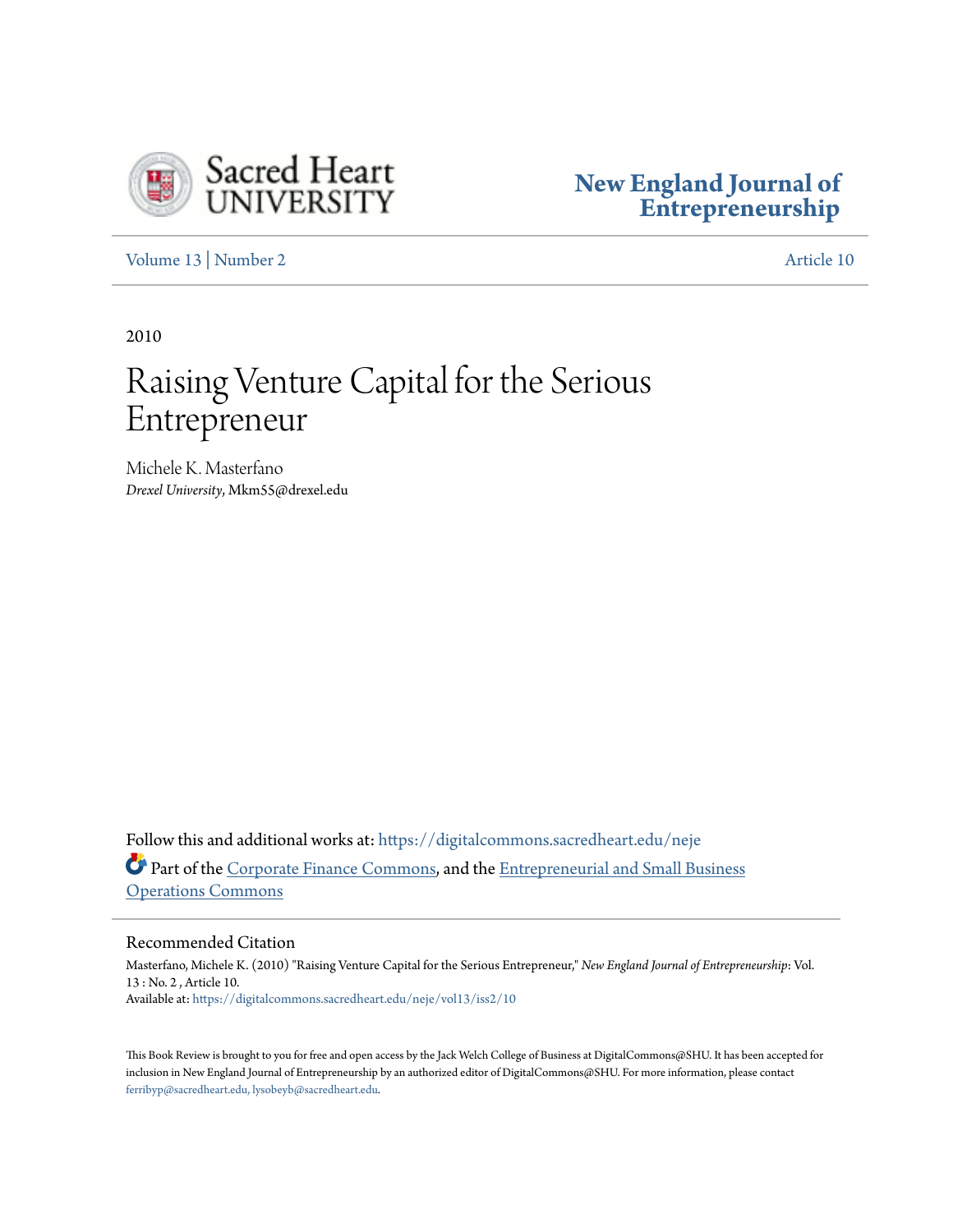## **Book Review** *Raising Venture Capital for the Serious Entrepreneur*

#### Michele K. Masterfano

Dermot Berkery,*Raising Venture Capital for the Serious Entrepreneur,* New York: McGraw-Hill, 2008, \$49.95

*Raising Venture Capital for the Serious Entrepreneur* is a fascinating journey through the world of venture finance. It provides an interesting, even absorbing view into the arcane world of how venture capitalists determine what companies they will finance, how they decide on the level of investment,and what they expect in return.It further provides important tips for entrepreneurs as they begin their planning for equity financing and the negotiations with VCs for that financing.

The book is divided into five parts, with each part moving us through the equity financing process. Part I provides the basics of how an entrepreneur should prepare for equity financing, covering such topics as developing a map of what the author calls stepping-stones: What milestones can and will be achieved with the financing sought? Berkery points out that venture capitalists will more than likely stage their investment, and they will expect the entrepreneur to meet specific objectives (stepping-stones) at each point of investment. There is also a discussion of J curves and peak cash needs, something that many entrepreneurs have most likely never even heard of, let alone considered.

The second section of the book focuses on actually raising the financing, covering such topics as how one determines the amount of money needed and writing a convincing business plan. It also covers how venture capital firms are structured, what types of investors put money in these firms, and more importantly, how VC funds determine expected returns, both from individual investments and for the fund itself.There is very important information in this chapter in particular for entrepreneurs; it is quite helpful to understand how venture capitalists work before approaching one or more for possible investments.

Almost every entrepreneur quivers or outright shakes when asked what he or she believes their company's premoney valuation is. It is an almost impossible question to answer, and there is a huge risk in being the first to put a value on the table. Part III of this book, however, takes some of the mystery out of this task.There is an excellent explanation as to why traditional valuation methodologies, those we've all learned in our college finance classes, do not work, as well as the provision of ways a company can maximize its valuation. The explanation of the valuation process is very helpful for all company owners, whether they are looking for an equity investment or just considering selling their business at some point in the future.

Another area that is fully explained yet is generally a mystery to entrepreneurs is found in Part IV, which provides a good level of detail on negotiating deal terms.There is a fine explanation of term sheets and the often-inscrutable terminology used in them. Many company owners will want to become familiar with terms such as exit preferences, antidilution requirements, ratchets, tagalong rights, and so forth. There is also a very informative section on how one can allocate control between the company's management and its investors, as well as on how to align the interests between management and investors through the use of option pools, founders stock, and other arrangements.

Finally, Part V provides exercises on term sheet negotiations.This is quite helpful for managers who have never seen a term sheet, and allows them to try their hand at figuring how best to keep as much control of their company as possible when entering into an agreement with a VC. This is accomplished through mini-cases that present typical terms presented to entrepreneurs, followed by questions that readers should answer in order to understand what is going on, what the various parties are attempting to achieve, and what terms might be more negotiable than others.

*Raising Venture Capital* is an excellent resource for entrepreneurs as well as those who wish to pursue a career in venture capital. Mini-cases are presented throughout the book, not just in the final section, that allow you to work through the problems presented yourself and to further your understanding of the concepts presented. There are also several tips for entrepreneurs highlighted throughout. The book is quite easy to read, and even though it presents many esoteric concepts, they are examined in a way that any business person can understand them.As the author is a venture capitalist himself, there is a high level of credibility in what is presented.